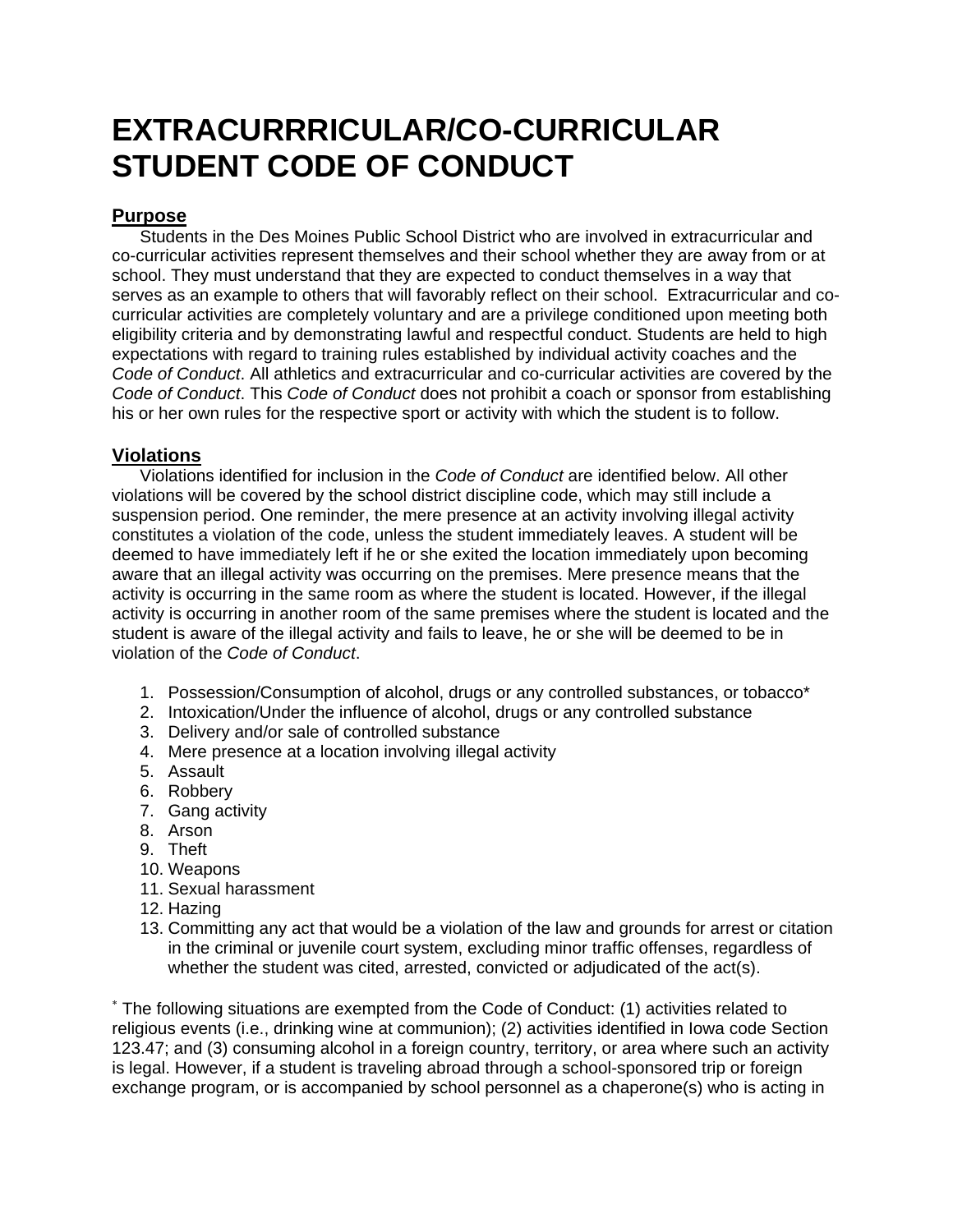his or her capacity as a DMPS employee, the provisions of the Code of Conduct are applicable and will be enforced.

#### **When in Effect**

The *Code of Conduct* will be in effect during the entire calendar year including the regular school year as well as all vacation periods, weekends, and evenings. The *Code of Conduct* is in effect 365 days a year, 24 hours a day, seven days a week. The *Code of Conduct* is in effect at all times even if a student travels out of the city, state, or country.

#### **Reporters**

Valid reporters of violations:

- 1. All reports and evidence from a reliable source will be investigated by the school administration. Reliable information may include but is not limited to witness statements, police reports, photographs, or information from social networking Web sites such as MySpace and Facebook. Anonymous reports will not be considered.
- 2. Each school administration will determine the reliability of a reporting source and any evidence presented.

#### **Penalty Details**

If the student is not competing in an activity at the time of the violation, the penalty will be enforced during the next activity in which the student normally participates. The student may generally be allowed to practice during the period of ineligibility, but shall not be allowed to compete in any interscholastic competition. Violations under the *Code of Conduct* are cumulative and shall run the duration of the student's high school career. In other words, if a student is in violation of the *Code of Conduct* as a 9<sup>th</sup>-grader and is found to be in violation during his or her  $10^{th}$ -grade year, the violation in the  $10^{th}$  grade will be deemed a second offense.

- 1. First Offense: Depending on the violation, the student will undergo an alcohol, substance abuse, or mental health assessment by an evaluation agency approved by DMPS. Assessment arrangements and fees are to be made by the student and/or parent. It shall be the student's responsibility to provide the Activities Director with written verification that the required assessment has been completed. If the assessment cannot be completed for reasons beyond the student's control prior to the completion of the penalty, the student will be allowed to return to participation. However, if the student fails to provide evidence that he or she completed the assessment; the student may be deemed ineligible until evidence that the assessment has been completed is provided to the Activities Director. The Student shall be suspended from participating in 1/3 of the extracurricular or co-curricular activity season (including post season competition). A student who self reports\* may receive a reduced penalty of being suspended for the greater of either 10% of the season or one event as opposed to 1/3 of the season.
- 2. Second Offense: Depending on the violation, the student will undergo an alcohol, substance abuse, or mental health assessment by an evaluation agency approved by DMPS. Assessment arrangements and fees are to be made by the student and/or parent. It shall be the student's responsibility to provide the Activities Director with written verification that the required assessment has been completed. If the assessment cannot be completed for reasons beyond the student's control prior to the completion of the penalty, the student will be allowed return to participation. However, if the student fails to provide evidence that he or she completed the assessment; the student may be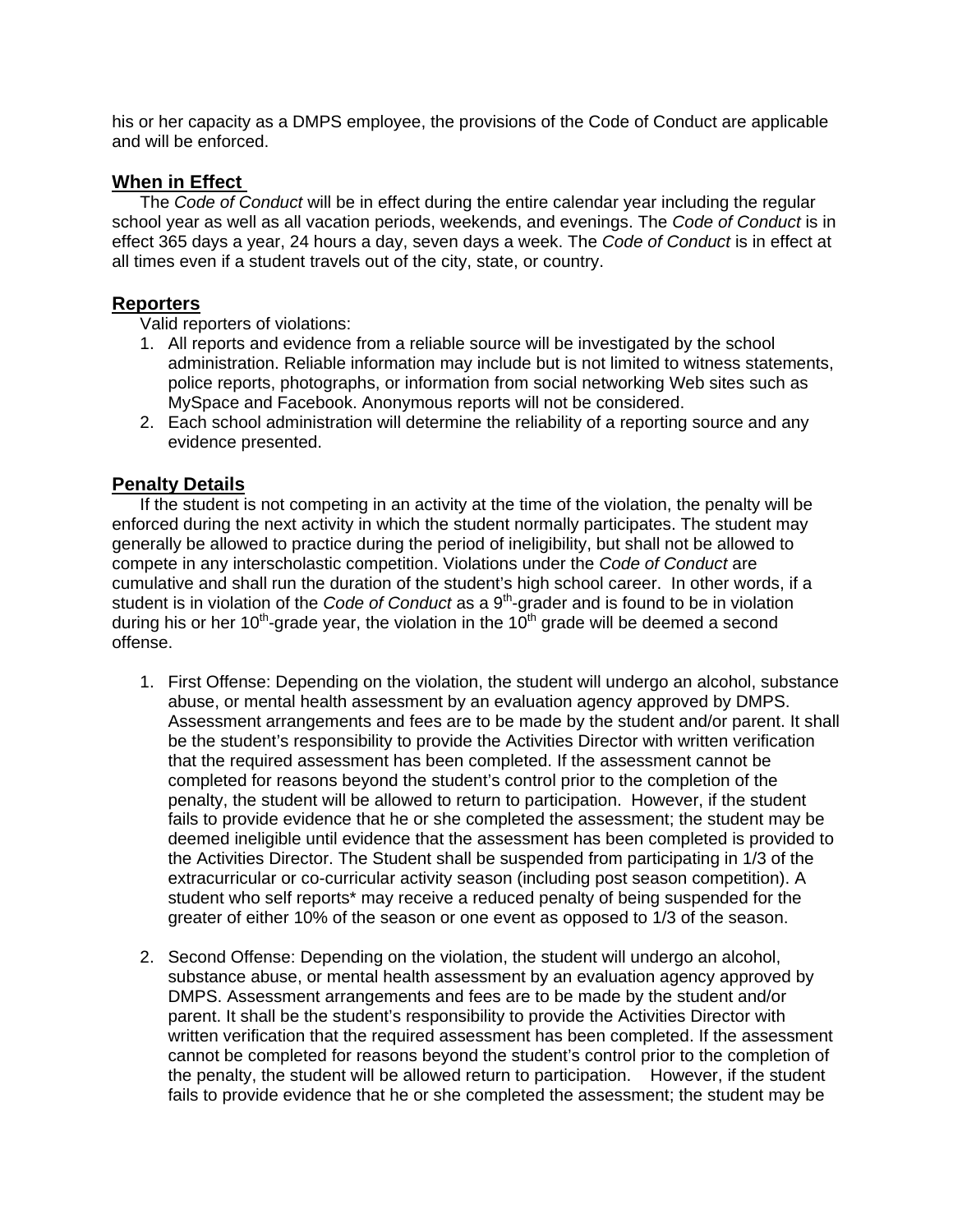deemed ineligible until evidence that the assessment has been completed is provided to the Activities Director. The Student shall be suspended from participating in 2/3 of the extracurricular or co-curricular activity season (including post season competition). A student who self reports\* may receive a reduced penalty of being suspended for the greater of 15% of the season or half of the events as opposed to 2/3 of the season.

- 3. Third Offense. Depending on the violation, the student will undergo an alcohol, substance abuse, or mental health assessment by an evaluation agency approved by DMPS. Assessment arrangements and fees are to be made by the student and/or parent. It shall be the student's responsibility to provide the Activities Director with written verification that the required assessment has been completed. The Student shall be suspended from participating in any extracurricular or co-curricular activity season (including post season competition) for a period of one full calendar year from the date of the violation. A student, who self reports\* may receive a reduced penalty of being suspended for six months as opposed to one full calendar year.
- 4. Fourth Offense. The student shall be suspended from competition for the remainder of his/her high school career.

\* Self reports means that the student reports his/her involvement in an activity prohibited under the *Code of Conduct* to the school administration or coach/sponsor within 24 hours of when the activity occurred. If the student is unable to report and the parent reports the violation, the student may receive the reduced penalty.

#### **Consistency**

Any penalty will travel with a student transferring within the District. It is the responsibility of each school to deal with all violations at the school. Non-enforcement issues will be handled by a committee of district athletic directors. Any violations will also transfer with a student moving into the Des Moines Public Schools.

#### **Determination and Appeal Process**

The student who is charged with violating the *Code of Conduct* will be notified of the alleged violation and the information that supports the allegation. The student will be given an opportunity to respond. There does not need to be a delay between the time that notice of the allegation is given to the student and the student's opportunity to respond. The Activities Director shall review all evidence and circumstances relevant to the allegation and shall make a decision regarding the alleged violation of the *Code of Conduct*. In the event the Activities Director determines the student has violated the *Code of Conduct*, the Activities Director will determine the period of ineligibility pursuant to the Penalty Details as set forth in the preceding section.

In the event a student/parent seeks to appeal the decision of the Activities Director, the following appeal process shall apply:

The appeal must be in writing within five (5) school days. The appeal must be made by the parent, guardian, or student. The appeal must be made to the principal or designee. The student will be allowed to practice during the appeal. The student will not be allowed to participate in any contests or performances during the appeal.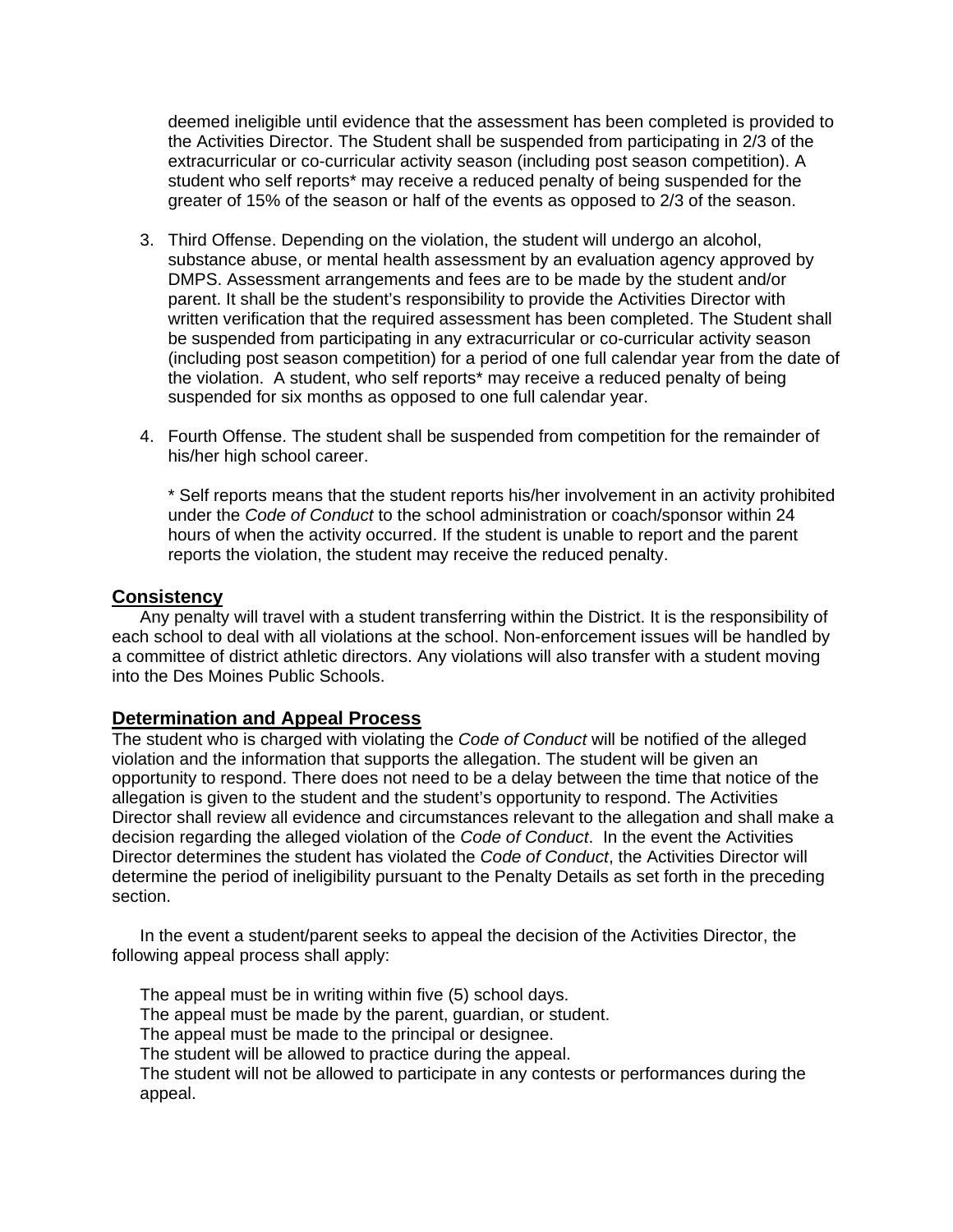The administrative decision on the appeal will be made within five (5) school days following receipt.

The Activities Appeal Committee will consist of: Activities Director Principal or designee Two coaches (not involved with student's activity) One teacher

A student charged with or who admits to an involvement in a criminal act not covered elsewhere in the Code may have his/her case brought up for review by the Activities Appeal Committee.

The decision of the appeal committee is final.